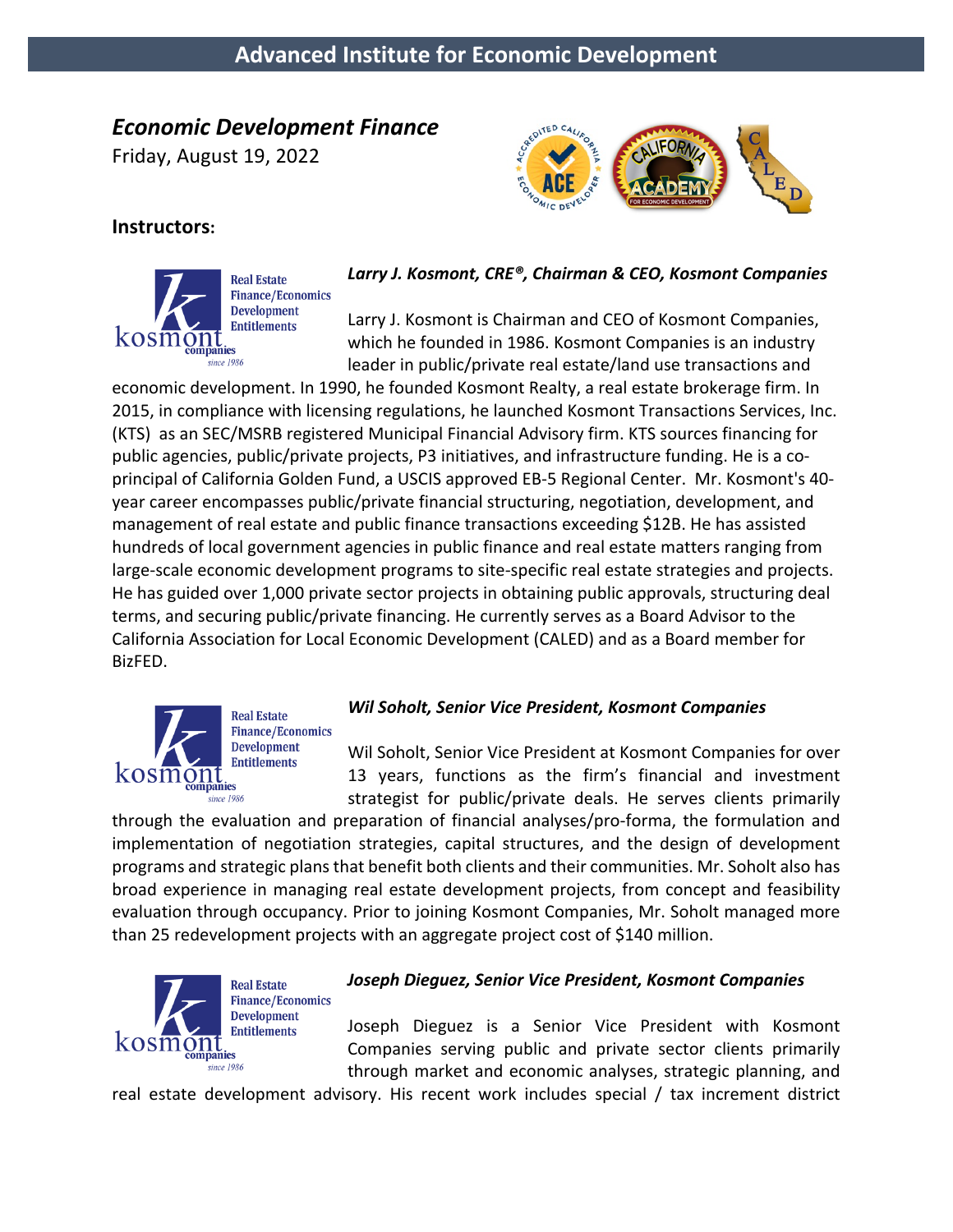implementation (including Enhanced Infrastructure Financing Districts and Community Revitalization and Investment Authorities), market supply and demand analysis, fiscal impact and economic benefit studies, financial feasibility and development pro forma evaluation, and property reuse strategies for municipalities, real estate investment and development firms, and multiple Fortune 500 clients.

#### *Nancee Robles, Executive Director California Tax Credit Allocation Committee and California Debt Limit Allocation Committee*

Nancee Robles began her role as Executive Director of the Tax Credit Allocation Committee and Interim Executive Director of the California Debt Limit Allocation Committee in March 2021. In these roles, she provides financing resources for tax credits and bond allocation to keep California's affordable housing and exempt facilities moving forward. Prior to this, Nancee was the Executive Director of the California Pollution Control Financing Authority. Before then, she served as the Acting Executive Director and former Chief Deputy Executive Director and Chief Compliance Officer for the California Infrastructure and Economic Development Bank (IBank), a division of the Governor's Office of Business and Economic Development. Prior to joining IBank, Nancee worked for the California Alternative Energy and Advanced Transportation Financing Authority (CAEATFA), and the State Treasurer's Office. Preceding her State service, Nancee spent over 30 years in the private sector banking industry. Nancee earned a Bachelor of Science from California State University at Sacramento and an Executive MBA from California State University at Monterey Bay.

#### *Emily Burgos, Senior Program Manager California Debt Limit Allocation Committee*

Emily Burgos currently is the Senior Program Manager at the California Debt Limit Allocation Committee. Prior to this role, she began managing the Small Business Finance Center (SBFC) at IBank in 2016 combining her technical expertise of credit enhancement programs with her strong interest in economic development. In addition to the many transactions supported by the SBFC, Emily worked on creating and launching the Jump Start Loan Program. This direct loan program aims to foster entrepreneurial opportunity among low-wealth individuals in lowwealth communities. Prior to her role at IBank, Emily was a Senior Business Development Specialist at GO-Biz in the Business Investment Services team working directly with local Economic Development organizations to facilitate confidential statewide site selection searches and incentive navigation for businesses. Emily's work experience also includes working as an Analyst in California Pollution Control Financing Authority's (CPCFA) California Capital Access Program (*CalCAP*) where she was tasked with researching a credit enhancement program model called Collateral Support.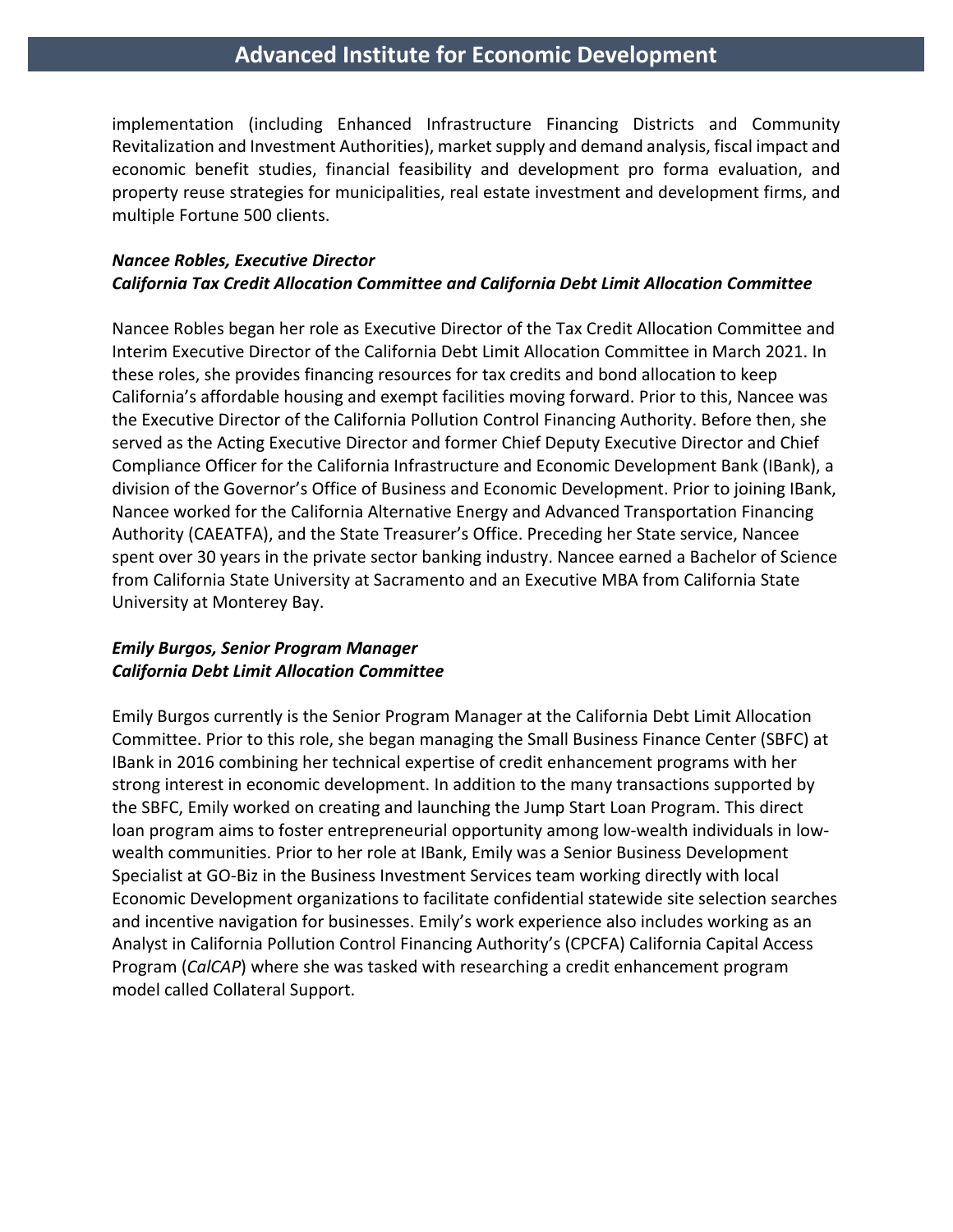# **Course Description:**

This advanced course will examine the various financing tools and funding sources available for economic development through local government, the State of California, and the Federal government. The session will discuss the role of local government in the financing process for various types of economic development projects and programs including real estate development, infrastructure, land use planning, business attraction incentives, and business loans. Specific tools to be covered in this course include State and Federal grants and financing programs, California-specific local government financing programs (property tax increment and special taxes), revolving loan funds, and other economic incentives and mechanisms that encourage private investment. The session will use case studies that feature best practices in structuring project and program finance options. The session will also provide an overview of the banking review process, risk factors, and lending for private development financing. In addition, the session will address challenges in working with multiple funding sources with different requirements and expected returns (jobs, new investment/tax revenue), and will also discuss accountability for the use of public subsidies.

# **Course Core Competencies:**

- Federal funding sources relevant to economic development (e.g., Community Development Block Grants, Rural Business Enterprise Grants, Economic Development Administration programs, Environmental Protection Agency Brownfield Grants, and certain infrastructure grants that can support economic development)
- Federal tax incentives relevant to economic development (Opportunity Zones, New Markets Tax Credits, Historic Preservation Tax Credits)
- California-specific funding sources and financing tools available to local governments (Enhanced Infrastructure Financing Districts, Community Revitalization and Investment Authorities, Community Facilities Districts, Property Based Improvement Districts, Transactions and Use Taxes, and other special taxes)
- Grants and financing programs available from the State of California (Infrastructure Bank programs, Cal Competes, Cap and Trade programs, and other financing options)
- Revolving loan funds and other tools for incentivizing business investment
- Private development financing
- How to structure a project or program's financing, how to establish and measure returns on investment, and ways to mitigate potential risk

### **Student Outcomes:**

After successful completion of this course, students will:

• Understand what local, State, and Federal financing programs are available to assist with economic development